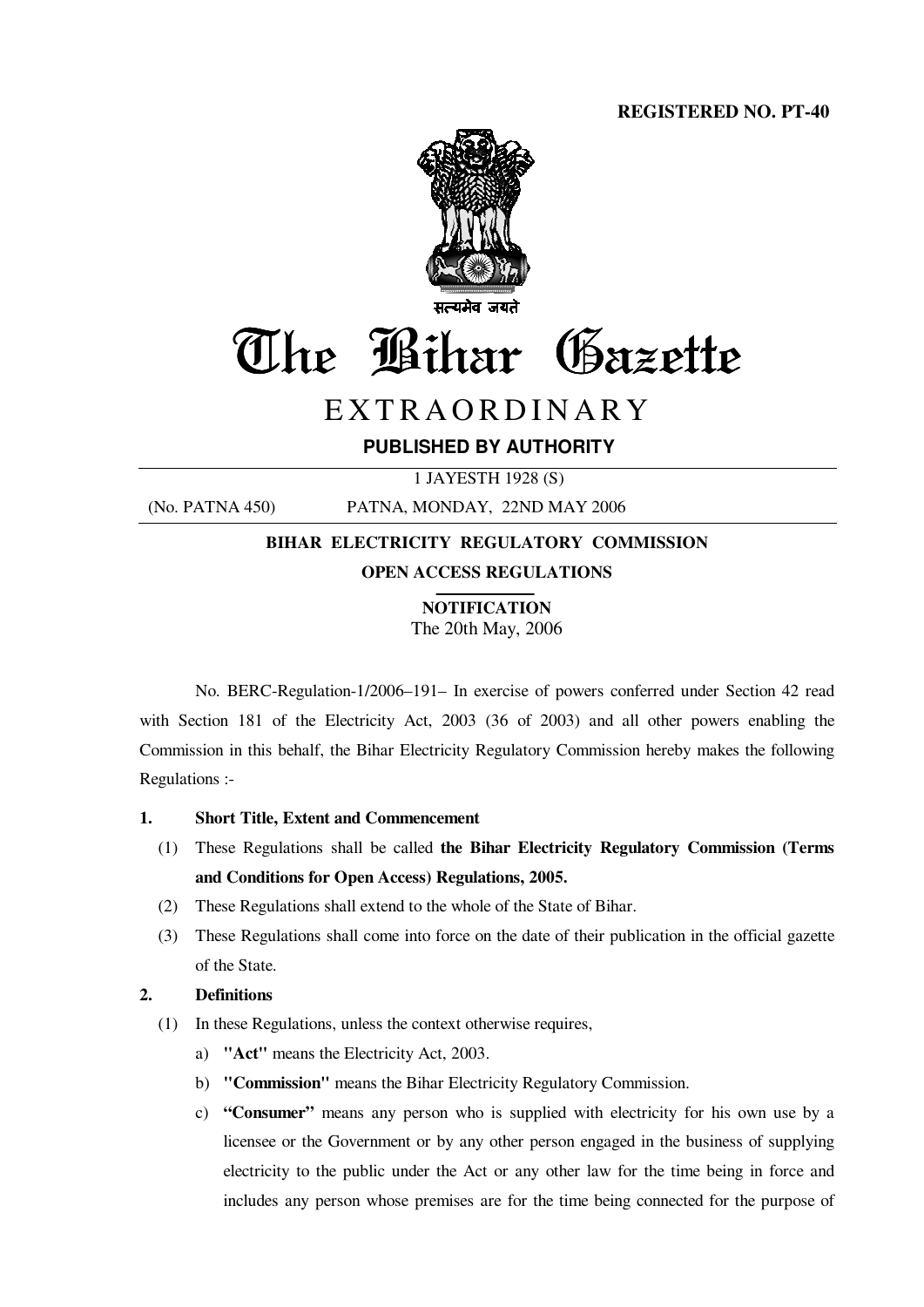receiving electricity with the works of a licensee, the Government or such other person, as the case may be;

- d) **"Existing Customer"** means a person already availing Open Access to the transmission system and/or distribution system of a licensee in the State under an existing agreement on the date of coming into force of these Regulations.
- e) **"State Load Dispatch Centre"** means the centre established under sub-section (1) of Section 31 of the Act.
- f) **"Open Access"** means the non-discriminatory provision for the use of transmission lines or distribution system or associated facilities with such lines or system by any consumer or licensee or a person engaged in generation in accordance with the Regulations specified by the Commission.
- g) **"Open Access Customer"** means a consumer permitted by the Commission to receive supply of electricity from a person other than the distribution licensee of his area of supply, and the expression includes a generating company and licensee, who has availed of or intends to avail of Open Access.
- h) **"Person"** shall include any company or body corporate or association or body of individuals;
- i) **"Premises"** includes any land, building or structure;
- j) **"State Transmission Utility"** means the Board or the Government company specified as such by the State Government under subsection (1) of Section 39 of the Act;
- k) **"State"** means the State of Bihar.
- l) **"Wheeling"** means the operation whereby the distribution system and associated facilities of a transmission licensee or distribution licensee, as the case may be, are used by another person for the conveyance of electricity on payment of charges to be determined under Section 62 of the Act;
- (2) Words or expressions used in these Regulations and not defined herein but defined in the Act shall have the meaning as in the Act.

#### **3. Extent of Application**

These Regulations shall apply to Open Access for use of intra-state transmission system and / or the distribution system of licensees in the State, including when such systems are used in conjunction with inter-state transmission system.

Note: A consumer/person whose premises are situated within the area of supply of a distribution licensee, seeking to receive supply from a person other than the distribution licensee of his area of supply ; a generating company (including captive generating plant) or licensee seeking to supply to a consumer/person in the State, would need to apply for Open Access under these Regulations.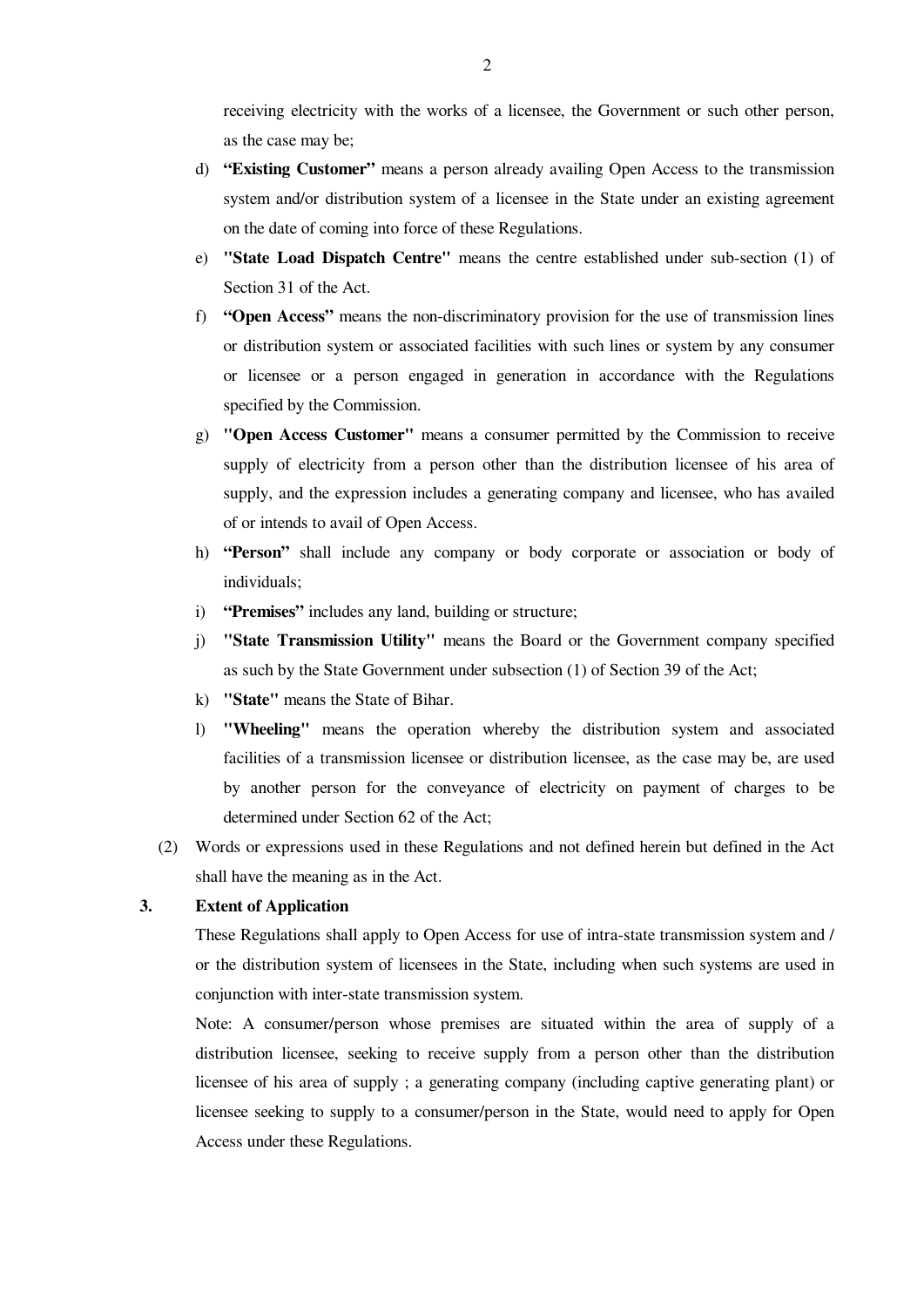#### **4. Eligibility for Open Access and Conditions**

- (1) Subject to the provisions of these Regulations, the licensees, the generating companies, including the persons who have established a captive generating plant and the intending consumers, shall be eligible for non-discriminatory Open Access to the intra-state transmission system of the State Transmission Utility or any transmission licensee, subject to the availability of adequate transmission capacity in the intra-state transmission system of the State and further, subject to the payment of the transmission charges, as may be determined by the Commission, from time to time:
- (2) Subject to the provisions of these Regulations, the licensees, the generating companies, including the persons who have established a captive generating plant and the intending consumer, shall be eligible for Open Access to distribution system of a distribution licensee subject to the absence of operational constraints in the distribution system and also payment of the wheeling charges, as may be determined by the Commission from time to time.
- (3) Such Open Access for the use by a consumer shall be subject to payment of a surcharge and/or additional surcharge as may be determined by the Commission as provided under subsections (2) and (4) of Section 42 of the Act in addition to payment of transmission and/or wheeling charges.

#### **5. Special Provisions for existing distribution licensees**

- (1) The distribution licensees having Open Access to intra-state transmission system and the distribution system in the State on the date of coming into force of these Regulations under an existing agreement or arrangement shall be entitled to continue to avail Open Access to such transmission and /or distribution system on the same terms and conditions, for the term of the existing agreement or arrangement on payment of transmission charges, wheeling charges and other applicable charges as may be determined by the Commission from time to time.
- (2) The existing distribution licensees shall, within 60 days of coming into force of these Regulations, furnish to the State Transmission Utility and the State Load Dispatch Centre, details of their agreements for use of the transmission system and / or distribution system and the terms and conditions for such use.

#### **6. Provisions for generating companies**

 (1) The existing generating company other than the licensees availing Open Access under existing agreement or arrangement on the date of coming into force of these Regulations, shall furnish to the State Transmission Utility and State Load Dispatch Centre, details of existing agreement or arrangement for supply of power indicating details of capacity, point of injection, point of drawal, duration of availing Open Access, peak load, average load or such other information as the State Transmission Utility or State Load Dispatch Centre may require, within 60 days of coming into force of these Regulations.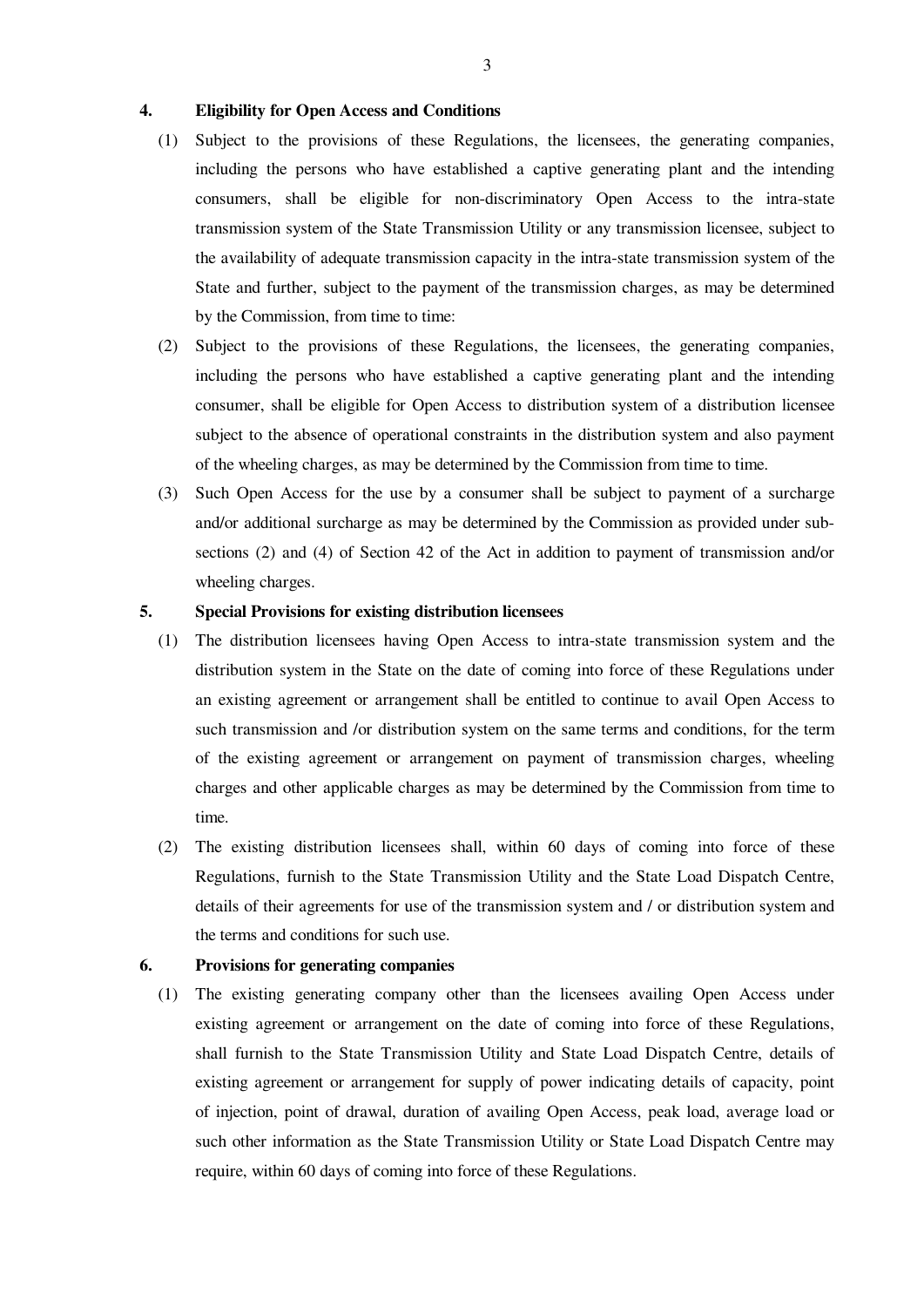(2) The existing generating company under clause (1) above, may continue to avail Open Access on terms and conditions laid down as per the policy of the State Govt. or the agreement till the current validity of the policy/agreement. In cases where Open Access are not covered by any policy of the State Govt. or an existing agreement, Open Access shall be provided on payment of applicable charges as per these Regulations.

#### **7. Categorisation of Open Access Customers**

- (1) Subject to the provisions of Regulations 5 and 6, the Open Access customers shall be divided into two categories, based on the duration of use of the intra-state transmission system or the distribution system:
	- (a) Long-term Open Access customers;
		- The persons availing or intending to avail of the Open Access for a period of five years or more shall be the long-term Open Access customers.
	- (b) Short-term Open Access customers

 The persons availing or intending to avail of the Open Access for a period of one year or less shall be categorised as the short-term Open Access customers.

 (2) Short-term Open Access customer shall be eligible to obtain fresh Open Access after the expiry of the term and shall be treated as a new applicant for capacity allocation.

#### **8. Criteria for Allowing Open Access**

- (1) The long-term Open Access shall be allowed in accordance with the transmission system planning criterion and the distribution system planning criterion as specified by the Commission from time to time.
- (2) The short-term Open Access shall be ordinarily allowed, if such request can be accommodated without jeopardising the safety of the grid system by utilising:
	- (a) Inherent Design Margins;
	- (b) Margins available due to variation in power flows; and
	- (c) Margins available due to in-built spare transmission / distribution capacity created to cater to future load growth.
- (3) The State Transmission Utility and distribution licensees shall at all times endeavour to provide Open Access to their system and shall always equip their system to meet he future demand for Open Access and create sufficient capacity in the system to provide Open Access and thereby competition.

#### **9. Nodal Agency**

 (1) The Nodal Agency for arranging long-term Open Access in all cases shall be the State Transmission Utility whether its system is used or not; and for that purpose, a distribution licensee and/or a transmission licensee, whose system gets associated with such long-term Open Access, shall be responsible to co-ordinate with the State Transmission Utility and provide all relevant information required to take decision for providing Open Access.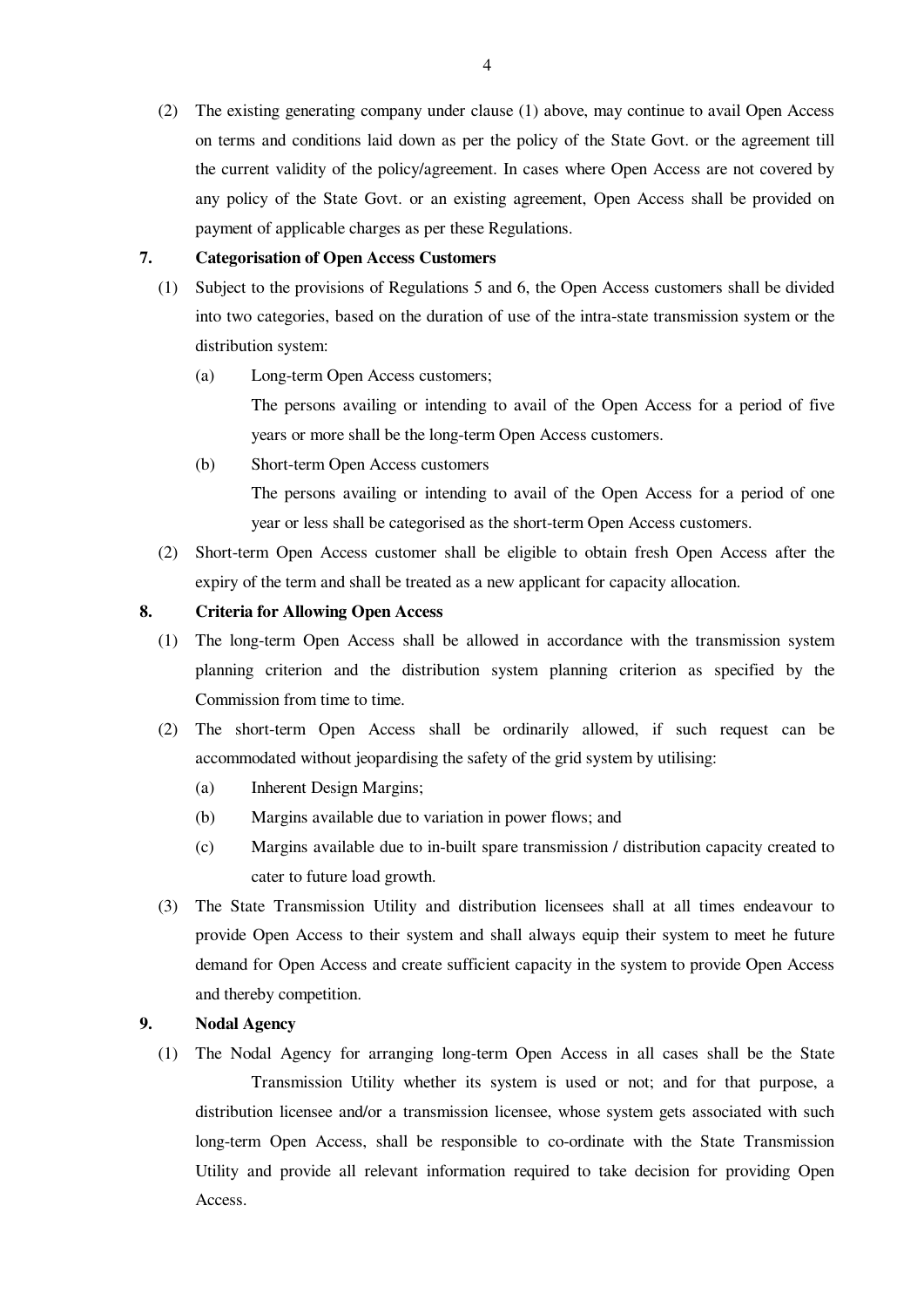(2) Similarly, the Nodal Agency for short-term Open Access shall be the State Load Despatch Centre and in such case, the State Transmission Utility and/or a transmission licensee and/or a distribution licensee concerned, as the case may be, shall be responsible for co-ordination with the State Load Despatch Centre and provide all relevant information required to take decision for providing Open Access.

#### **10. Phasing of Open Access**

- (1) The Open Access to the intra-state transmission system and / or distribution system shall be allowed subject to the satisfaction of the conditions contained in the Act and in these Regulations;
- (2) Having regard to operational constraints and other relevant factors, Open Access shall be allowed to consumers in the following phases:

| S. No. | <b>Phase</b> | Category of consumers                                   | <b>Open Access to be allowed</b><br>from or on |
|--------|--------------|---------------------------------------------------------|------------------------------------------------|
|        | Phase I      | Consumers with demand of 15<br>MW and above             | June 1, 2006                                   |
| 2.     | Phase II     | Consumers with demand of 10<br>MW and above             | December 1, 2006                               |
| 3.     | Phase III    | Consumers with demand of $\overline{5}$<br>MW and above | December 1, $2007$                             |
| 4.     | Phase IV     | Consumers with demand of 1<br>MW and above              | December 1, 2008                               |

- (3) Based on the experience of operation of Open Access in Phases I and II, the Commission may revise the schedule for allowing Open Access in subsequent Phases;
- (4) The Commission may allow Open Access to consumers with demand of less than 1 MW at such time as it may consider feasible having regard to operational constraints and other factors;

#### **11. Allotment Priority and Curtailment Priority**

#### **(1) Allotment Priority**

The allotment priority for allowing Open Access shall be decided on the following criteria:

- (a) The persons covered by Regulations 5 and 6 shall have the first priority;
- (b) The long-term Open Access customer shall have the priority over the short-term customer;
- (c) Within each category, the distribution licensees shall have the priority;
- (d) An existing long-term Open Access customer shall have the priority over new longterm Open Access customer provided he applies for its renewal atleast 90 days prior to the expiry of existing term of Open Access;
- (e) The processing of long-term Open Access applications will be carried out during the first week of each month and all the Open Access applications received during the previous month, will be treated at par for processing the applications and not for allocation of capacity.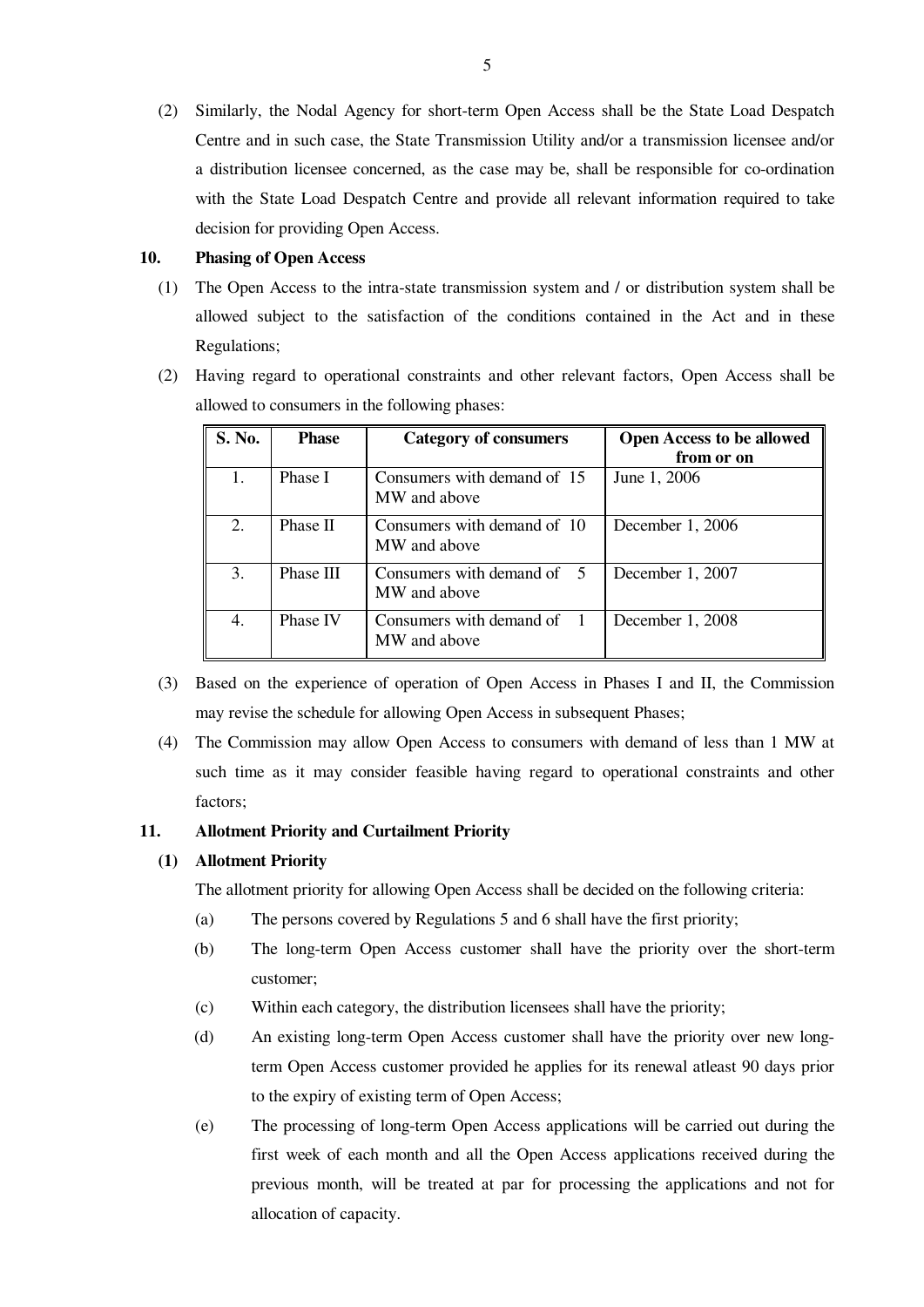- (f) Subject to clauses (a) to (e) above, the decision for allocation of capacity for longterm Open Access customers shall be on the basis of first come first served.
- (g) The capacity reservation for short-term customers will be carried out within the processing time indicated in Regulation 13 (2). For applications requiring the Open Access for a period upto thirty days, subject to clauses (a) to (d) above, the decision for allocation of capacity shall be on the basis of first come first served. For applications requiring the Open Access for a period for more than thirty days, subject to clauses (a) to (d) above, all the applications received within a month would be treated at par for processing and for reservation.
- (h) In case of short-term Open Access for a period for more than thirty days, if the capacity sought to be reserved by the customers is more than the available capacity at that point of time, the following procedure would be followed:
	- (i) State Load Despatch Centre shall invite snap bids;
	- (ii) The floor price for the bidding shall be the price determined under Regulation 18(1) and 11 (2);
	- (iii) The bidders shall quote price in terms of percentage points above the floor price;
	- (iv) The reservation of capacity will be made in decreasing order of the price quoted;
	- (v) In case of equal price, if required, the reservation of capacity shall be made prorata to the capacity sought ; and
	- (vi) The customer getting reservation for a capacity less than the capacity sought by him shall pay charges quoted by him and the customers getting capacity reservation equal to the capacity sought by them shall pay charges quoted by the last customer getting full reservation of capacity sought by him.
- (2) The State Load Despatch Centre shall develop a detailed procedure for reservation of capacity to short term customers, including the procedure for bidding, within 90 days of notification of these Regulations and submit the same to the Commission for approval.

#### (3) **Curtailment Priority**

 When because of system constraints or otherwise, it becomes necessary to curtail the Open Access service of the customers, the short-term Open Access customers shall be curtailed first followed by the long-term Open Access customers. The Open Access to distribution licensee and generating companies shall however be the last to be curtailed.

Provided that within a category, the Open Access customers shall have equal curtailment priority and shall be curtailed on pro-rata basis:

Provided further that in case of such curtailment, the transmission or wheeling charges paid by open access customers shall be reduced in proportion to their curtailed capacity.

#### **12. Determination of Capacity**

(1) The availability of capacity in the intra-state transmission system for long-term Open Access shall be determined by the State Transmission Utility and for short- term Open Access, it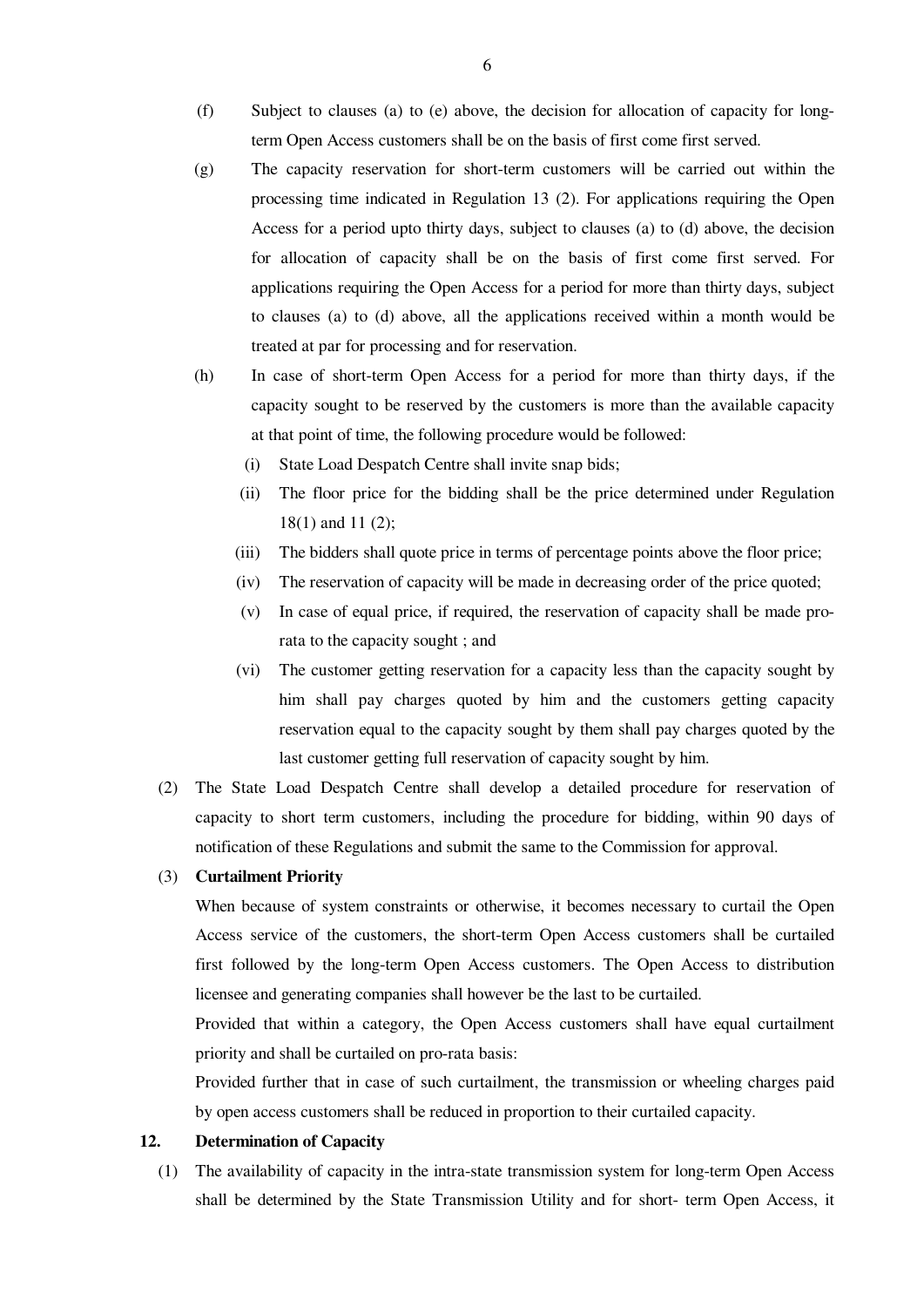shall be determined by the State Load Despatch Centre, after considering the representation of the transmission licensees and the persons seeking the Open Access.

- (2) The availability of capacity in the distribution system, for long-term and short-term Open Access, including the existence or absence of operational constraints affecting the Open Access being allowed shall be determined by the State Load Despatch Centre after considering the representation of the distribution licensees and the persons seeking the Open Access.
- (3) In the event of any dispute on the capacity of the transmission system available or absence of operational constraints in the distribution system, to be determined by the State Transmission Utility or State Load Despatch Centre, as the case may be, the same shall be referred to the Commission for adjudication.
- (4) The Commission may while deciding on the dispute under clause (3) above, or otherwise, by a general or special order, made from time to time, lay down the conditions to be compiled by the persons seeking Open Access to the distribution system in regard to operational constraints and the Open Access shall be allowed subject to the satisfaction of such conditions.

#### **13. Procedure for Grant of Open Access**

- **(1) Long-term Customers** 
	- (a) A person intending to avail long-term Open Access shall file an application to the State Transmission Utility with details such as the capacity needed, generation planned or power purchase contracted, point of injection, point of drawal, duration of availing Open Access, peak load, average load and any other additional information that may be required by the State Transmission Utility;
	- (b) A consumer intending to avail Open Access shall also submit a copy of his application to the distribution licensee of his area of supply;
	- (c) The application shall be accompanied by a non-refundable fee of Rupees fifty thousand payable in the name and in the manner laid down in the guidelines issued by the State Transmission Utility.
	- (d) The State Transmission Utility shall, in consultation with State Load Despatch Centre, transmission and distribution licensees and based on system studies by the concerned licensee or otherwise, assess the capacity available and communicate the decision to the applicant within 30 days of the receipt of the application;
	- (e) If, in the opinion of the State Transmission Utility, further system strengthening is essential before providing long-term Open Access, the applicant may request the State Transmission Utility to carry out system studies and preliminary investigation for the purpose of cost estimates and completion schedule for system strengthening;
	- (f) The State Transmission Utility shall carry out the studies immediately on receipt of request from the applicant under sub clause (e) above and intimate results of the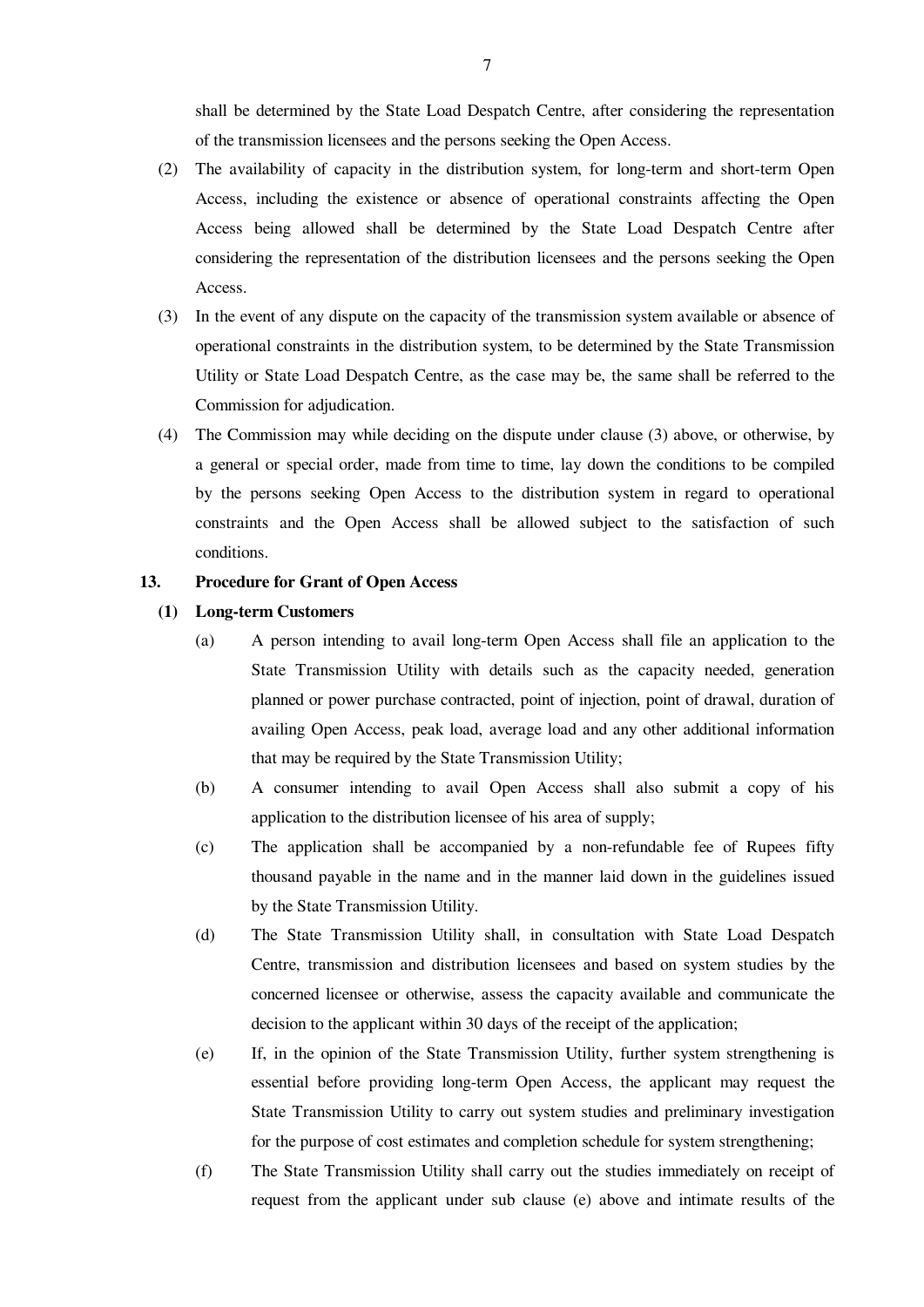studies within 90 days of receipt of request from the applicant. The applicant shall reimburse the actual expenditure incurred by the nodal agency for system studies and preliminary investigation referred to in sub clause (e) above;

Provided that the fee of Rupees fifty thousand paid by the applicant shall be adjusted against the actual expenditure to be reimbursed by the applicant.

#### **(2) Short-term Open Access Customers**

- (a) A person intending to avail short-term Open Access shall submit an application for Open Access to the State Load Despatch Centre. The application shall contain such details as capacity needed, generation planned or power purchase contracted, point of injection, point of drawal, duration of availing Open Access, peak load, average load and such other additional information as may be required by the State Load Despatch Centre ;
- (b) A consumer shall also furnish a copy of his application to the distribution licensee of his area of supply;
- (c) The application shall be accompanied by a non-refundable application fee of Rupees five thousand payable in the name and in the manner laid down in the guidelines issued by the State Load Despatch Centre; and
- (d) The State Load Despatch Centre shall take a decision on the application within the time period as specified below:

| S. No. | <b>Term of Open Access</b>        | <b>Maximum Processing</b> |
|--------|-----------------------------------|---------------------------|
|        |                                   | <b>Time</b>               |
|        | Up to one day                     | 12 hours                  |
|        | Up to seven days                  | Two days                  |
|        | Up to thirty days                 | Seven days                |
|        | Up to one hundred and eighty days | Fifteen days              |
|        | Up to one year                    | Thirty days               |

 (3) The State Transmission Utility and the State Load Despatch Center shall develop guidelines, procedures and application forms for applying for long-term and short-term Open Access respectively within 90 days of notification of these Regulations and submit the same to the Commission for approval.

#### **14. Open Access Agreement**

- (1) An Open Access customer shall enter into commercial agreements with the transmission and distribution licensees, State Load Despatch Centre and others, as applicable, for use of their transmission and distribution systems;
- (2) The agreement shall provide, amongst other things, billing and payment terms and eventuality of premature termination of an agreement and its consequences on the contracting parties;
- (3) After the agreements have been entered into and copies furnished to the State Load Despatch Centre, the State Load Despatch Centre shall inform the Open Access customer, the date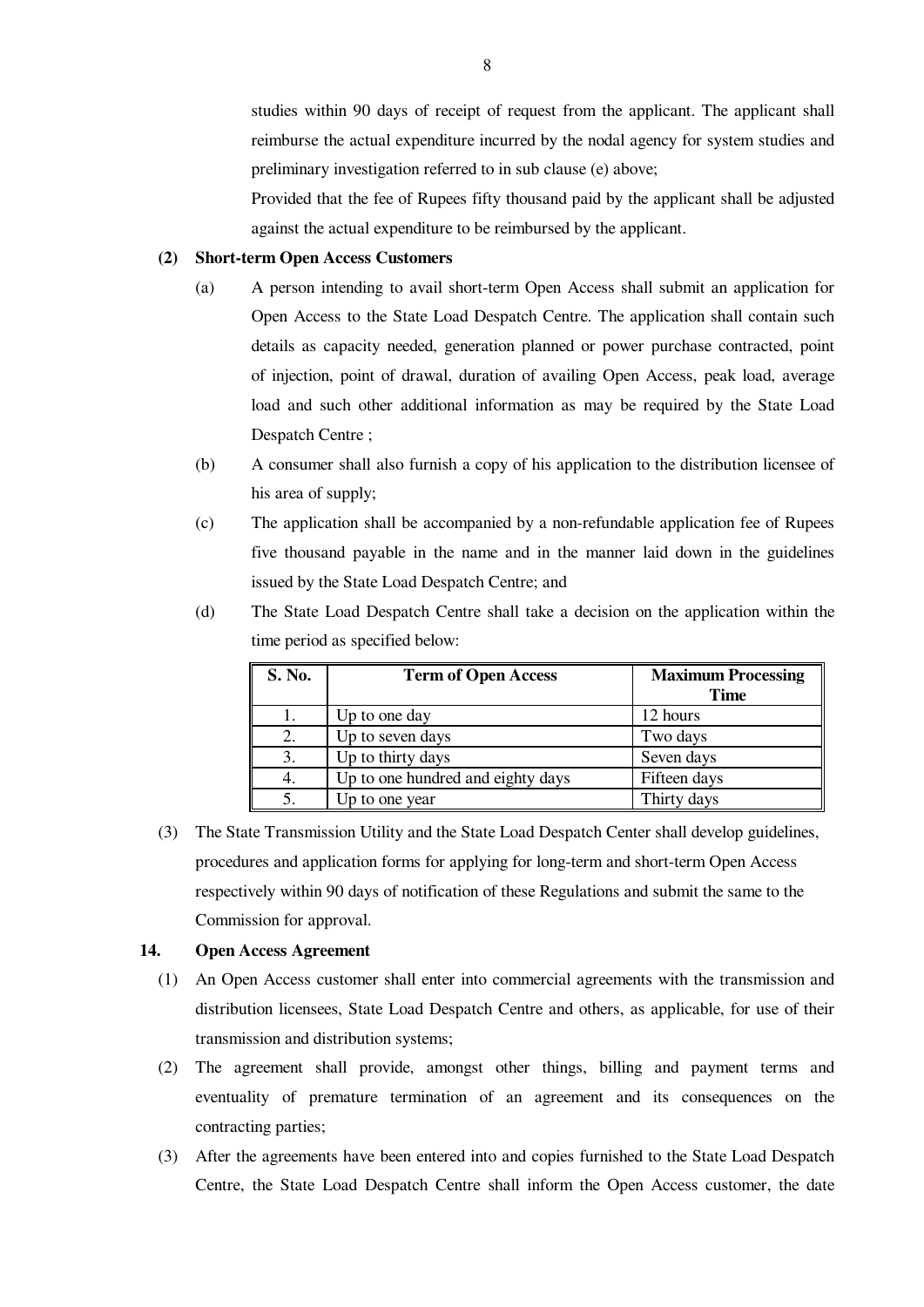from which Open Access will be available which shall not be later than 5 days from the date of furnishing of agreements by the Open Access Customer.

#### **15. Non-Utilisation of Open Access Capacity**

#### **(1) Long-term Open Access Customers**

- (a) In case a long-term Open Access customer is unable to utilize the capacity allotted to him, he shall inform the State Transmission Utility along with reasons for his inability to utilize the capacity and may request for surrender of the capacity allotted to him by serving a notice of 30 days, after which the relevant capacity would be deemed to have been surrendered ;
- (b) The State Transmission Utility may reduce or cancel the allotted capacity of an Open Access customer on account of under-utilization after providing appropriate notice;
- (c) In addition to the above, for customers who were also provided any dedicated transmission and/or distribution system, the compensation payable for reduction or cancellation or surrendering of such dedicated capacity shall be hundred percent of the charges payable by such customer for the dedicated capacity so surrendered/ cancelled/ reduced for remaining period of allocation or till such time alternate users for the such dedicated capacity is found.
- (d) A long-term customer shall not relinquish or transfer his rights and obligations specified in the agreement, without prior approval of the Commission;
- (e) The relinquishment of transfer of rights and obligations or reduction/cancellation/ surrender of capacity by a long-term customer shall be subject to payment of compensation, as may be determined by the Commission from time to time.

#### **(2) Short-term Open Access Customer**

- (a) In case a short-term Open Access customer is unable to utilize the capacity reserved for him, he shall inform the Nodal Agency with a copy to distribution licensee along with reasons for his inability to utilize the capacity and may surrender the capacity allotted to him;
- (b) The State Load Despatch Centre may reduce or cancel the capacity reserved for a short-term Open Access customer on account of under-utilisation after providing appropriate notice under intimation to distribution licensee ;
- (c) A short-term Open Access customer, whose capacity has been reduced or cancelled or surrendered, shall bear the Open Access charges and all other charges (as applicable to short term Open Access customers) on the full original allocated capacity for the remaining period of original allocation or till the time such capacity is allotted to some other customers.
- (d) The State Load Dispatch Center may allot the transmission or distribution system capacity available as a result of surrender or reduction or cancellation of the reserved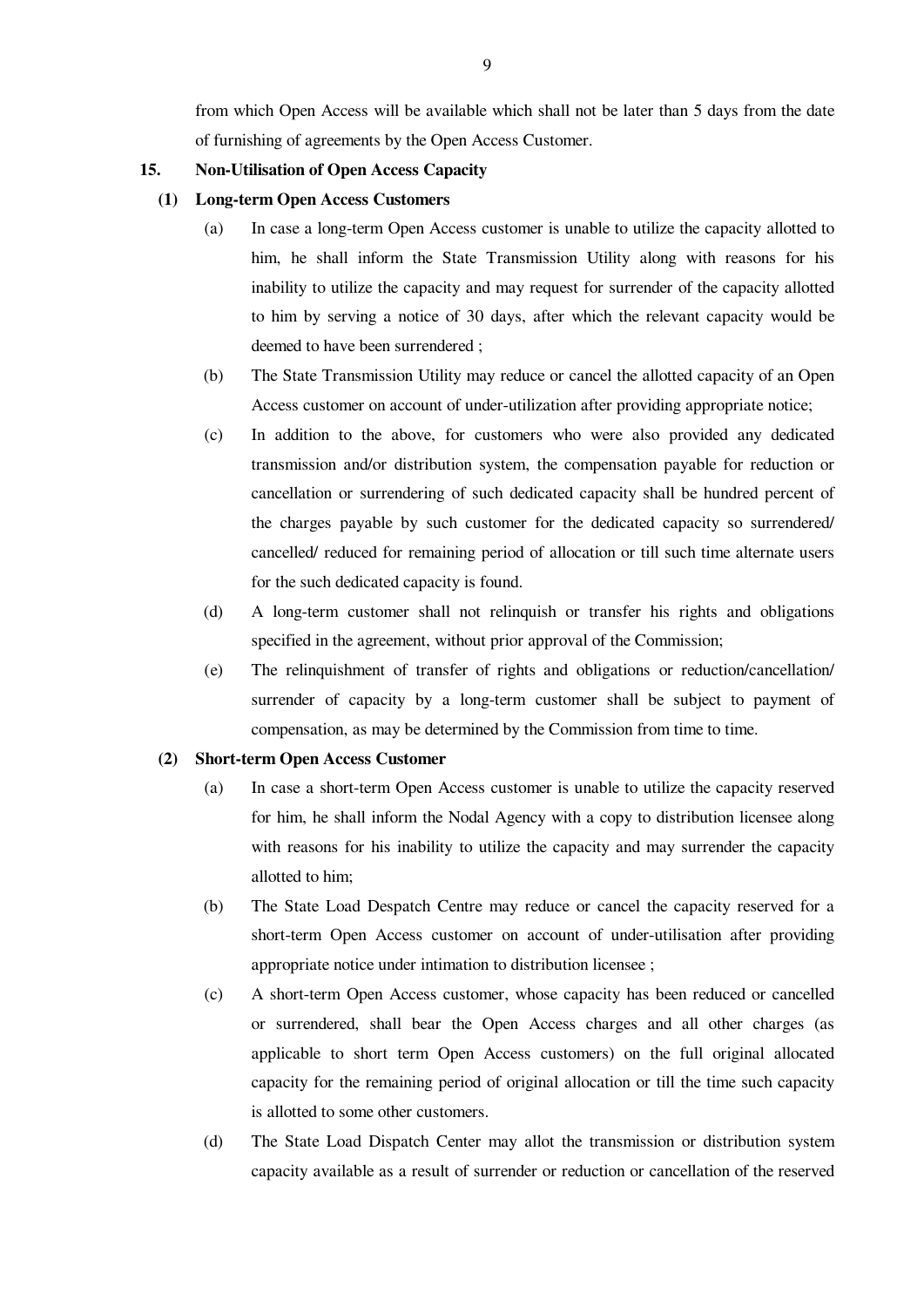capacity to any other short term Open Access customer in accordance with these Regulations.

 (3) The State Transmission Utility shall develop the guidelines in this regard, in consultation with SLDC, within 90 days of notification of these Regulations and submit the same to the Commission for approval.

#### **16. Metering**

- (1) The Open Access customer shall provide Availability Based Tariff (ABT) compatible Special Energy Meters at the point of injection and point of drawal;
- (2) The Open Access customer shall provide Main Meters and Check Meters as may be specified by State Transmission Utility;
- (3) The generating company or a licensee contracting to effect supply to an Open Access customer shall also provide Main Meters and Check Meters at interconnecting points;
- (4) The Check Meters shall be of the same specification as Main Meters at the point of injection and point of drawal;
- (5) The Main and Check Meters shall be periodically tested and calibrated by State Transmission Utility / distribution licensee;
- (6) Reading of Main and Check meters shall be taken periodically at appointed day and hour jointly by authorized officer of distribution licensee and Open Access customer or his representative as per procedure specified in the agreement.

Meter readings shall be communicated by the distribution licensee within 12 hours to State Load Despatch Centre, State Transmission Utility and generating company/ or the trading licensee, as the case may be.

- (7) An Open Access customer may request distribution licensee to provide Main Meters and Check Meters. In that case, he shall provide security to distribution licensee and shall pay rentals for the Main Meter(s) and Check Meters which shall be maintained by the distribution licensee;
- (8) Main and Check Meter(s) shall have facility to communicate their readings to the State Load Despatch Centre on real time basis.
- (9) The term 'Meter' shall include current transformers, potential transformer, wiring between them, meter box and panel.

#### **17. Communicating facility**

- (1) An Open Access customer shall provide for or bear the cost of equipments / channels for communication up to nearest sub area load despatch centre/grid sub-station or State Load Despatch Centre, as the case may be, for communicating meter readings on real time basis.
- (2) An Open Access customer shall set up a round the clock control room with operator and ensure facilities of:
	- (i) Telephone /Mobile with S.T.D.; and
	- (ii) Transmission and receipt of Fax and E-mail. or as otherwise specified by State Transmission Utility.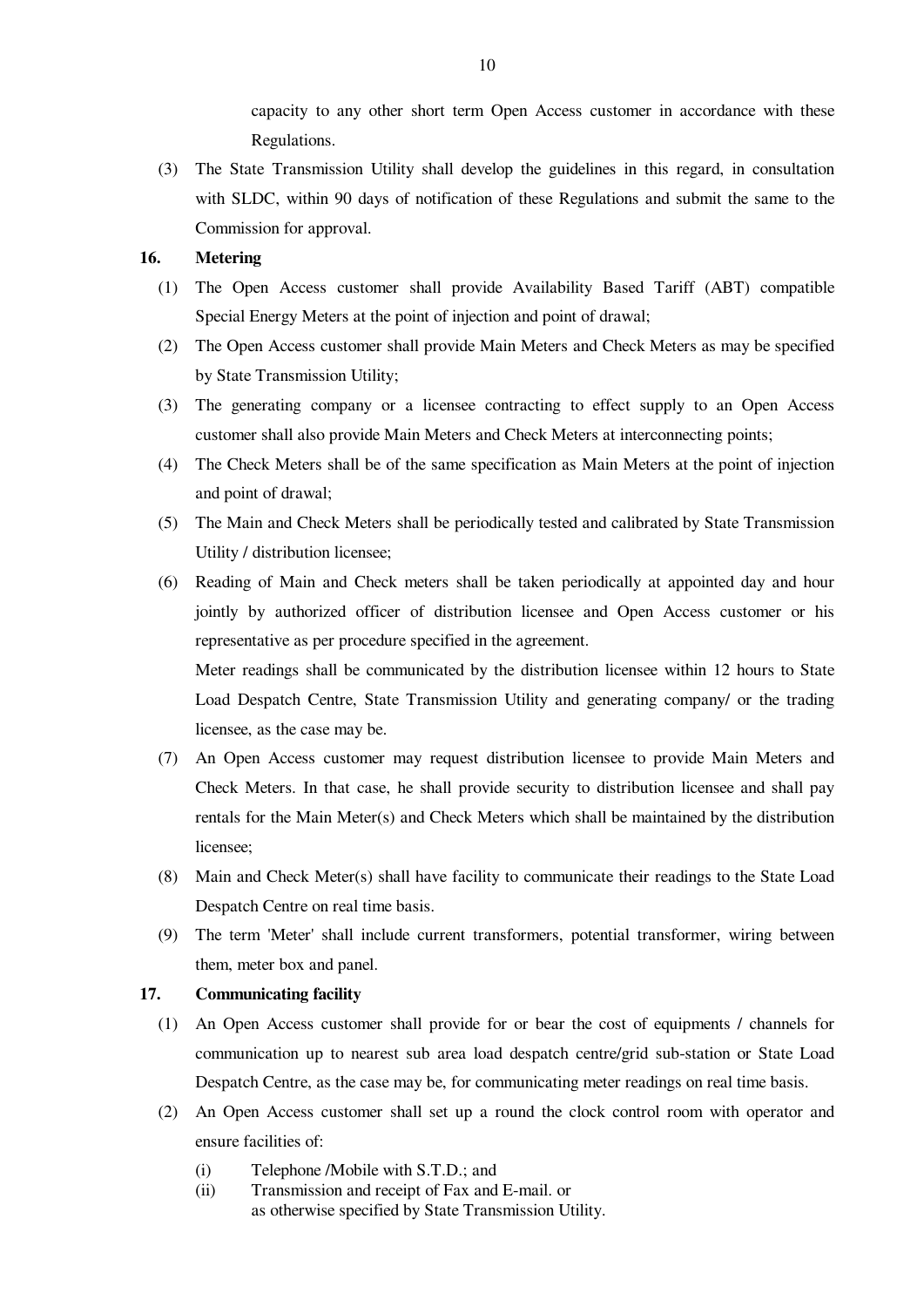#### **18. Charges for Open Access**

#### **(1) Transmission Charges and Wheeling Charges**

The transmission charges and/or wheeling charges for use of the transmission and /or the distribution system of the transmission licensee and / or the distribution licensee shall be regulated as under:

- (a) Transmission charges and wheeling charges payable by an Open Access customer shall be determined by the Commission as per the appropriate Regulations framed by the Commission.
- (b) Where a dedicated transmission system and/or a distribution system has been constructed for exclusive use of an Open Access customer, the transmission charges and/or wheeling charges for such dedicated system shall be borne entirely by such Open Access customer till such time the surplus capacity is allotted and used for other persons or purposes.
- (c) In case intra-state transmission system and /or distribution system is used by an Open Access customer in addition to inter-State transmission system, transmission charges and / or wheeling charges for use of intra-state transmission system and/or distribution system shall be payable in addition to payment of transmission charges for inter-State transmission.

#### **(2) Surcharge**

- (a) In addition to transmission charges and wheeling charges, a customer availing Open Access to the transmission system and/or distribution system shall pay a surcharge. Provided that such surcharge shall not be leviable in case Open Access is provided to a person who has established a captive generating plant for carrying the electricity to the destination of his own use.
- (b) Surcharge shall be determined by the Commission separately in the tariff order applicable for the relevant year. In absence of such determination, the surcharge shall be specified by the Commission on a case to case basis for a specified period based on an application moved before it in this behalf.

Provided that the applicant shall pay surcharge as determined as per these Regulations post the expiry of the period specified above.

- (c) The amount of surcharge shall be so calculated as to meet the current level of cross subsidy from that category of consumers and shall be paid to the distribution licensee of area of supply where the consumer availing Open Access is located.
- (d) The surcharge shall be reduced and eliminated in the manner as determined by the Commission in respect to reduction and elimination of cross subsidies in terms and conditions of tariff of transmission/distribution licensees.
- (e) The consumers availing Open Access exclusively on inter-state transmission system shall also pay the same surcharge as determined under these Regulations.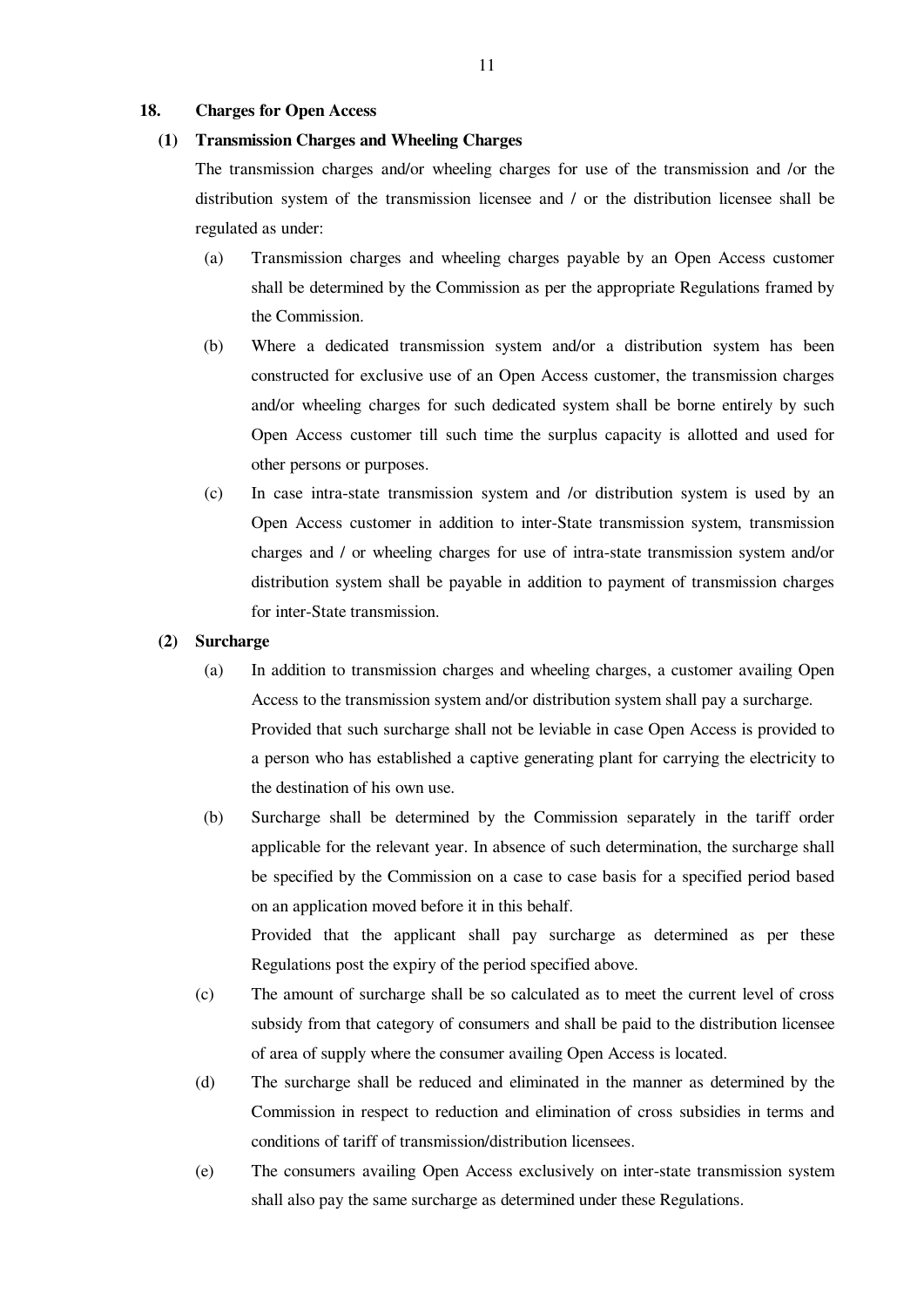(f) The consumers availing Open Access through dedicated lines even without involving licensee's transmission and / or distribution system shall be liable to pay same surcharge as determined under these Regulations.

#### **(3) Additional Surcharge**

- (a) A consumer availing Open Access and receiving supply of electricity from a person other than the distribution licensee of his area of supply shall pay to the distribution licensee an additional surcharge, in addition to wheeling charges and surcharge, to meet the fixed cost of such distribution licensee arising out of his obligation to supply of electricity as provided under sub-section (4) of Section 42 of the Act;
- (b) The additional surcharge shall become applicable only if it is conclusively demonstrated by the distribution licensee that his obligations on fixed cost commitments have been and continue to be stranded or that there is an unavoidable obligation and incidence to bear fixed costs consequent to such a contract. The distribution licensee shall indicate the quantum of such stranded costs and the period over which they would be stranded.
- (c) The distributors licensee whose consumer intends to avail Open Access shall submit to the Commission within 15 days of receipt of application, a detailed calculation statement of fixed cost which the licensee is incurring towards his obligation of supply.
- (d) The Commission thereafter, shall scrutinize the statement of calculation of fixed cost and obtain objection, if any, from the Open Access customer and determine the amount of additional surcharge. The additional surcharge shall be determined by the Commission on a case-to-case basis.
- (e) The consumers availing Open Access exclusively on inter-state transmission system shall also pay the additional surcharge as determined under these Regulations.
- (f) The consumers availing Open Access through dedicated lines even without involving licensee's transmission and / or distribution system shall be liable to pay same additional surcharge as determined under these Regulations.

#### **19. Scheduling and System Operation Charges**

- (1) The scheduling and system operation charges payable to State Load Dispatch Centre by long-term as well as short term Open Access customers shall be as determined by the Commission under Section 32 of the Act by Regulation;
- (2) The scheduling and system operation charges payable to the State Load Despatch Centre in accordance with clause (1) above shall be in addition to the fees and charges approved by the Commission for payment to State Load Despatch Centre.

#### **20. Unscheduled Interchange (UI) Pricing**

The payment for mismatch between the schedule and the actual drawal shall be governed by the pricing mechanism as specified under Availability Based Tariff.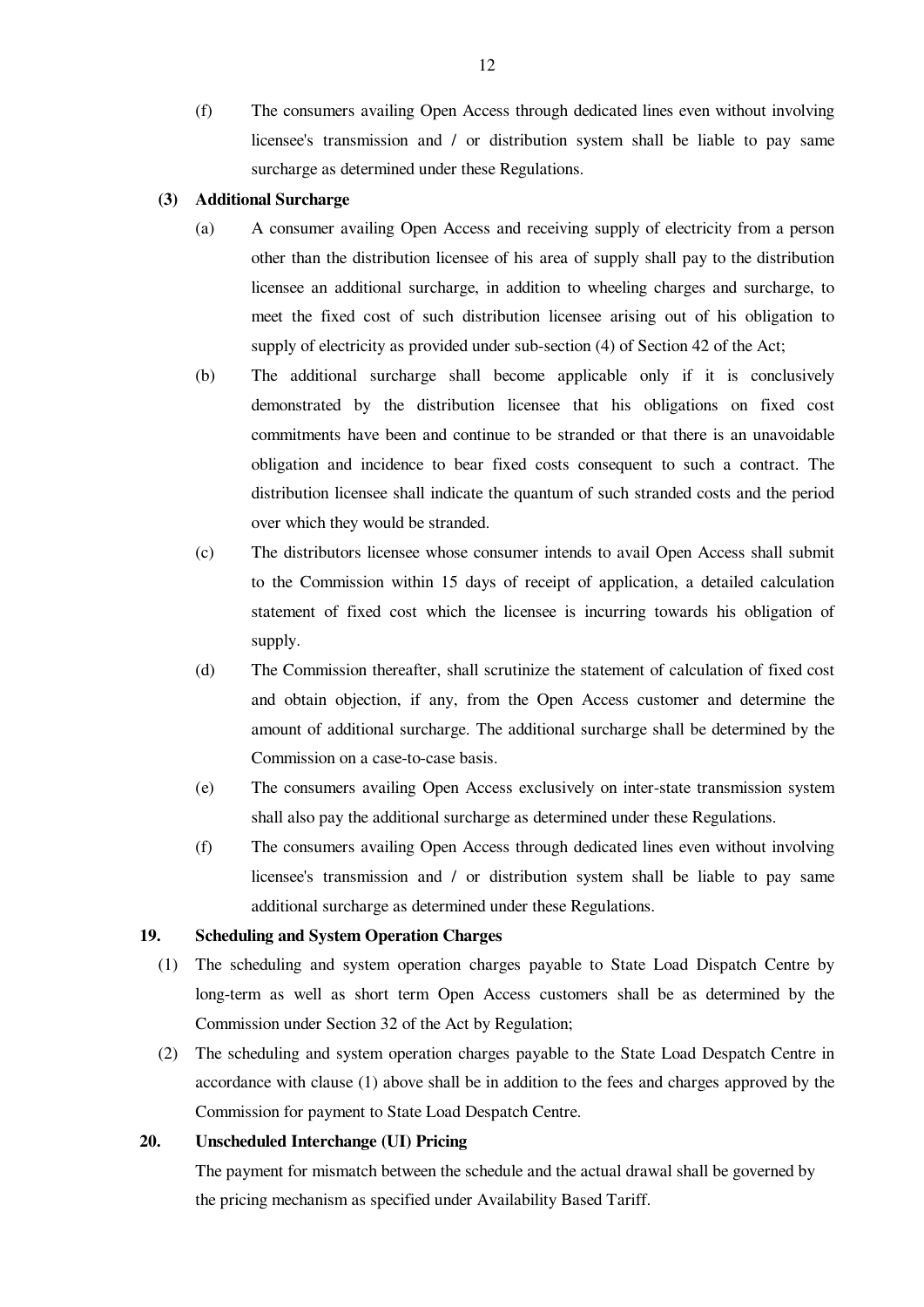#### **21. Reactive Energy Charges**

Reactive Energy Charges shall be paid by the Open access customers who draw reactive power from the grid as may be determined by the Commission from time to time.

#### **22. Energy Losses**

The energy loss for the intra-state system shall be determined by the Commission and shall be apportioned in proportion to the actual energy drawal by the Open Access customers. The energy loss shall be compensated by additional injection at the injection point(s).

#### **23. Payment Condition**

 (1) As a payment security towards Open Access charges, a deposit equal to 2 months of the average billing of that charge only on the basis of agreed capacity shall be maintained with each of the relevant agency namely State Transmission Utility, any other transmission licensee, distribution licensee and State Load Despatch Centre.

For Open Access for a period less than 3 months, payment security shall be maintained at the actual amount of transmission, wheeling, surcharge, additional surcharge and State Load Despatch Centre charges as the case may be.

(2) Such security could be in the form of cash deposit, letter of credit etc.

#### **24. Other Conditions**

- (1) The Open Access customers shall abide by the Indian Electricity Grid Code, the State Grid Code and instructions given by State Transmission Utility, the State Load Despatch Centre and other authorities from time to time.
- (2) The Open Access customer shall abide by the provisions of the Act, rules and regulations and the directions, guidelines and orders of the Commission made from time to time.

#### **25. Collection and Disbursement of Charges**

- (1) The transmission charges and wheeling charges in respect of Open Access customers shall be payable directly to respective licensees;
- (2) The surcharge and additional surcharge shall be payable directly to the distribution licensee in whose area of supply the consumer availing Open Access is located;
- (3) The Scheduling and System Operation Charges in respect of Open Access customers shall be paid to the State Load Despatch Centre; and
- (4) The Reactive Energy Charges and Unscheduled Interchange Charges (UI) as determined by State Load Despatch Centre shall be paid to the transmission licensee and/ or distribution licensee in whose area of supply the consumer availing Open Access is located.

#### **26. Information System**

- (1) The State Load Despatch Centre shall post the following information on its website in a separate web page titled "Open Access information".
- (a) A status report on current long-term and short-term Open Access customers indicating:
	- (i) Name of customer;
	- (ii) Period of the Open Access granted (start date/ time and end date/time);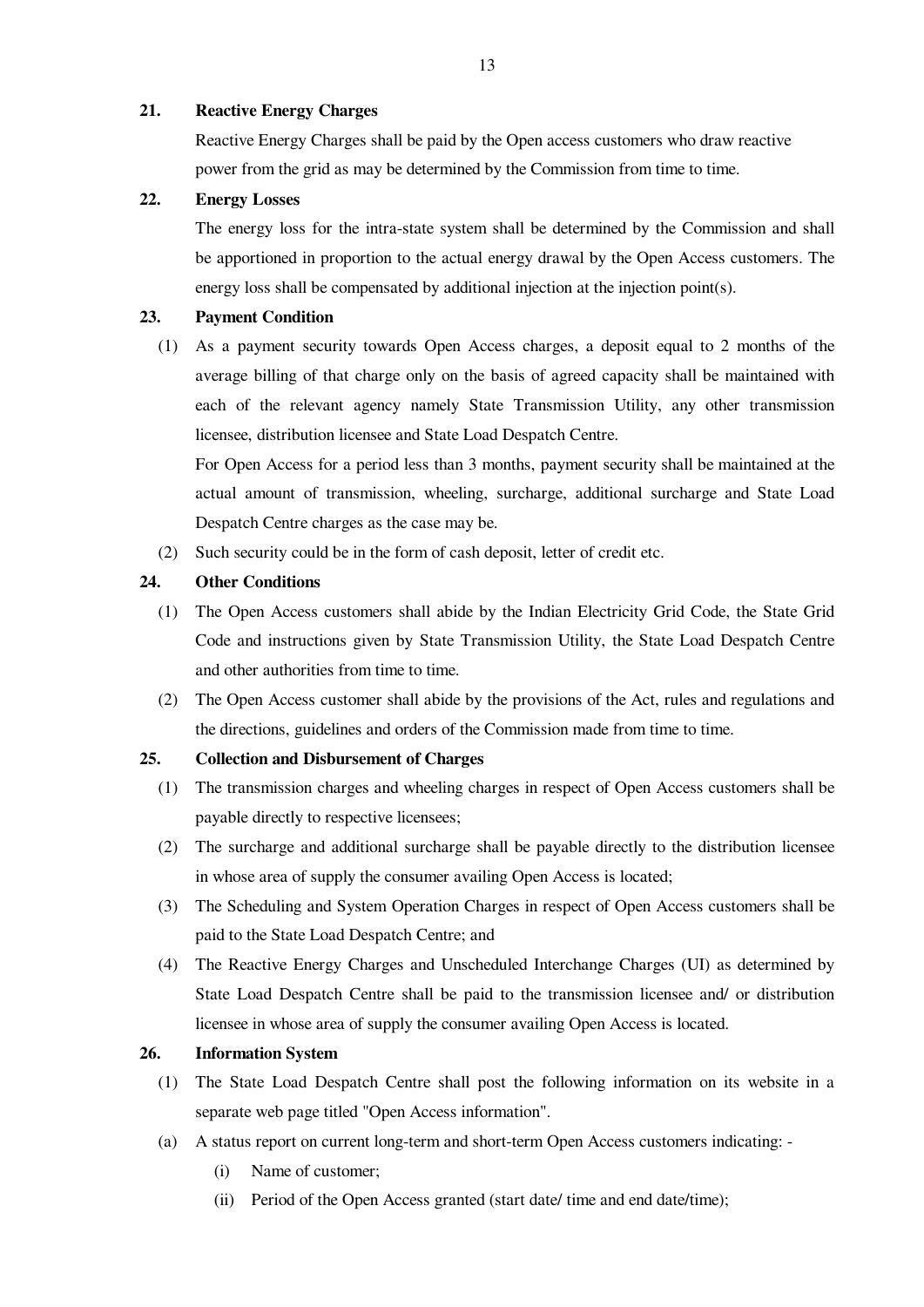- (iii) Point(s) of injection;
- (iv) Point(s) of drawal;
- (v) Transmission's system / distribution system used;
- (vi) Open access capacity used.
- (b) Month-wise and year-wise report on the past short-term Open Access customers indicating:
	- (i) Name of customer;
	- (ii) Period of the Open Access granted (start date/time and end date/time);
	- (iii) Point(s) of injection;
	- (iv) Point(s) of drawal;
	- (v) Transmission's system / distribution system used;
	- (vi) Open Access capacity used.
	- (vii) Applicable rates (Rs. per MW per day)
	- (viii) Actual load factor
- (c) Average energy loss in the transmission and distribution system as determined by the Commission in Tariff Order for the applicable year.
- (d) Rate of surcharge payable by the Open Access customers.

#### **NOTE :**

- (i) The information shall be updated upon every change in status.
- (ii) All previous reports shall be available in the web archives.
- (2) The Commission may seek such additional information and provide such directions, as required, for smooth implementation of Open Access in the State.

#### **27. Dispute Resolution Mechanism**

- (1) The complaints regarding all grievances and disputes relating to Open Access shall be made to the State Transmission Utility or State Load Despatch Centre, as the case may be, which may investigate and endeavour to resolve the grievance amicably.
- (2) If State Transmission Utility or State Load Despatch Centre is unable to redress the grievance or complaint or dispute, the matter may be referred to the Commission by the State Transmission Utility or State Load Despatch Centre as the case may be, for adjudication.

#### **28. Savings**

- (1) Nothing in these Regulations shall be deemed to limit or otherwise affect the power of the Commission to make such orders as may be necessary to meet the ends of justice.
- (2) Nothing in these Regulations shall bar the Commission from adopting in conformity with provisions of the Act, a procedure which is at variance with any of the provisions of these Regulations, if the Commission, in view of the special circumstances of a matter or a class of matters, deems it just or expedient for deciding such matter or class of matters.
- (3) Nothing in these Regulations shall, expressly or impliedly, bar the Commission dealing with any matter or exercising any power under the Act for which no Regulations have been